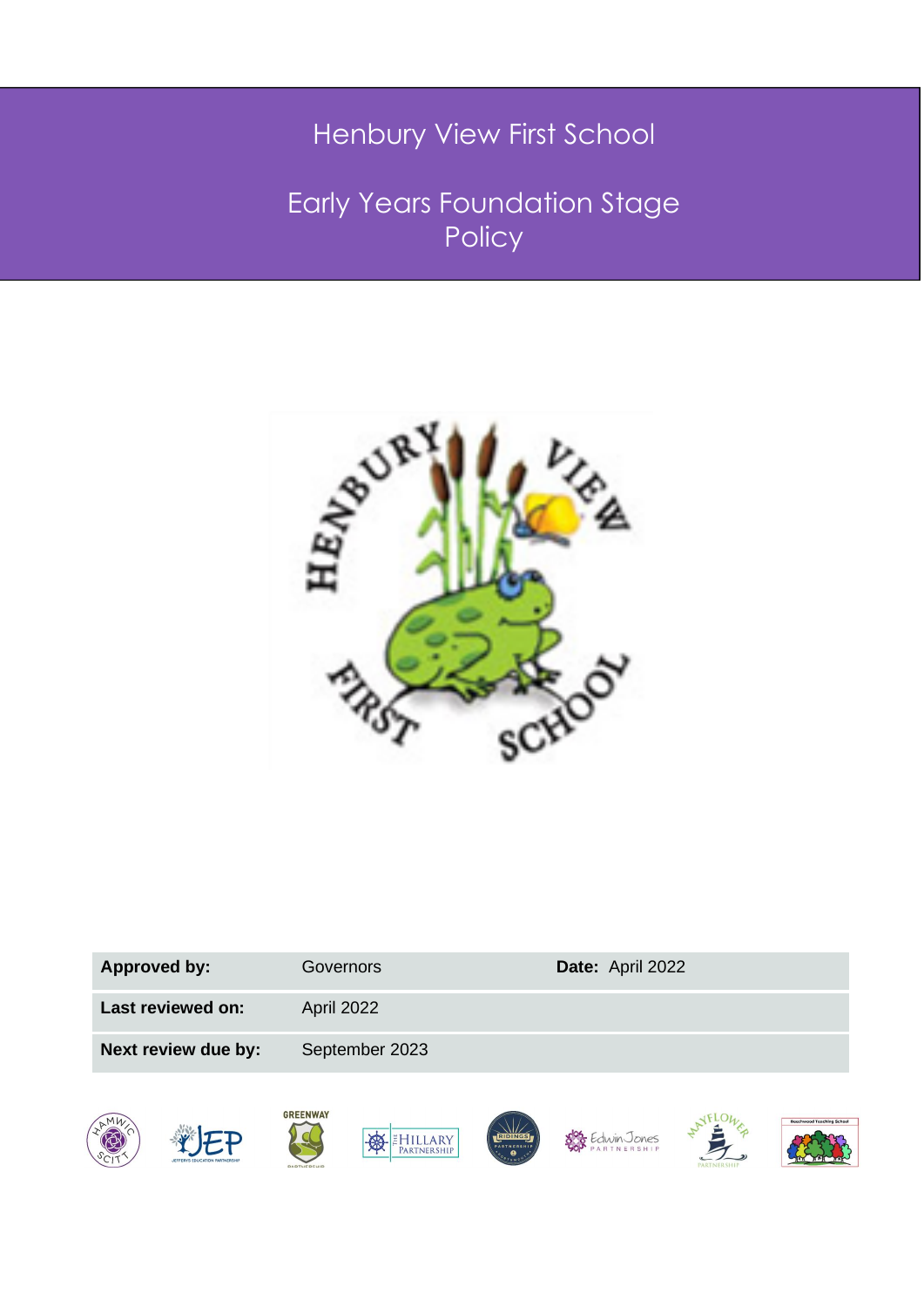#### **Introduction**

Early childhood is the foundation on which children build the rest of their lives.

Learning for children is a rewarding and enjoyable experience in which they explore, investigate, discover, create, practice, rehearse, repeat, revise and consolidate their developing knowledge, skills, understanding and attitudes. During the Early Years Foundation Stage, many of these aspects of learning are brought together effectively through play and talk.

As outlined in the 'Statutory Framework for Early Years Foundation Stage':

*'Every child deserves the best possible start in life and the support that enables them to fulfil their potential. Children develop quickly in the early years and a child's experiences between birth and age five have a major impact on their future life chances.'*

## **The EYFS aims:**

- To provide the highest quality care and education for all our children
- To ensure a safe and motivating environment enabling children to learn
- To value the individual child and work alongside parents to help every child reach their full potential.
- To provide a strong foundation for future learning.

We adhere to the 'Statutory Framework of the EYFS' and the four guiding principles that shape practice within Early Years settings:

- Every child is a **unique child**, who is constantly learning and can be resilient, capable, confident and self-assured;
- Children learn to be strong and independent through **positive relationships**;
- Children learn and develop well in **enabling environments with teaching and support from adults**, who respond to their individual interests and needs and help them to build their learning over time. Children benefit from a strong partnership between practitioners and parents and/or carers.
- The importance of **learning and development**. Children develop and learn at different rates.

As part of our practice we:

- Provide a balanced curriculum, based on the EYFS, across the seven Areas of Learning, using play as the vehicle for learning;
- Promote equality of opportunity and anti-discriminatory practice.
- Provide early intervention for those children who require additional support;
- Work in partnership with parents and carers;
- Plan challenging learning experiences, based on the individual child, informed by observation and assessment and by the children's own ideas and interests;
- Provide opportunities for children to engage in activities that are adult-initiated, child-initiated and adult supported;
- Provide a secure and safe learning environment indoors and outdoors

## **Early Years Foundation Stage Curriculum.**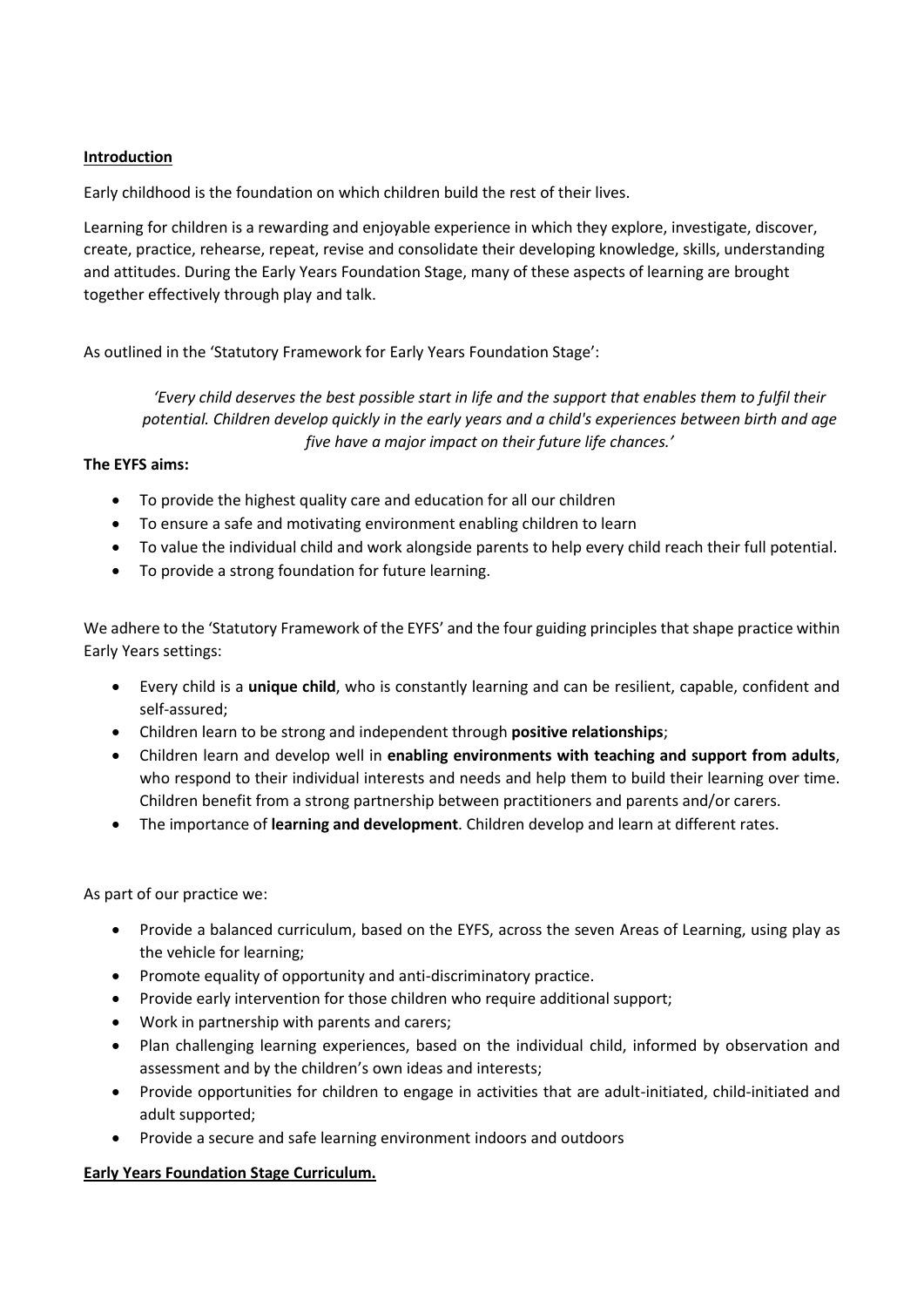We plan an exciting and challenging curriculum based the Educational Programmes set out in the EYFS and our observations of children's needs, interests, and stages of development across the seven areas of learning. This enables children to develop the knowledge and skills to be prepared for KS1.

All seven areas of learning and development are important and interconnected.

The prime areas are fundamental to a broad and balanced base of learning for children and are particularly crucial for igniting children's curiosity and enthusiasm for learning, and for building their capacity to learn, form relationships and thrive, both in the EYFS and into Key Stage 1.

The **prime** areas are:

- Communication and Language
- Physical Development
- Personal, Social and Emotional Development

Children are also supported through the four **specific** areas, through which the three prime areas are strengthened and applied:

- Literacy
- Mathematics
- Understanding the World
- Expressive Arts and Design

In planning and guiding children's activities, practitioners must reflect on the different ways that children learn and reflect these in their practice.

Three characteristics of effective teaching and learning are:

- 1. **Playing and exploring** children investigate and experience things, and 'have a go'.
- 2. **Active learning** children concentrate and keep on trying if they encounter difficulties.
- 3. **Creating and thinking critically** children have and develop their own ideas, make links between ideas and develop strategies for doing things.

Children are provided with a range of rich, meaningful first-hand experiences in which they can explore, think creatively and be active. We aim to develop and foster positive attitudes towards learning, confidence, communication and physical development.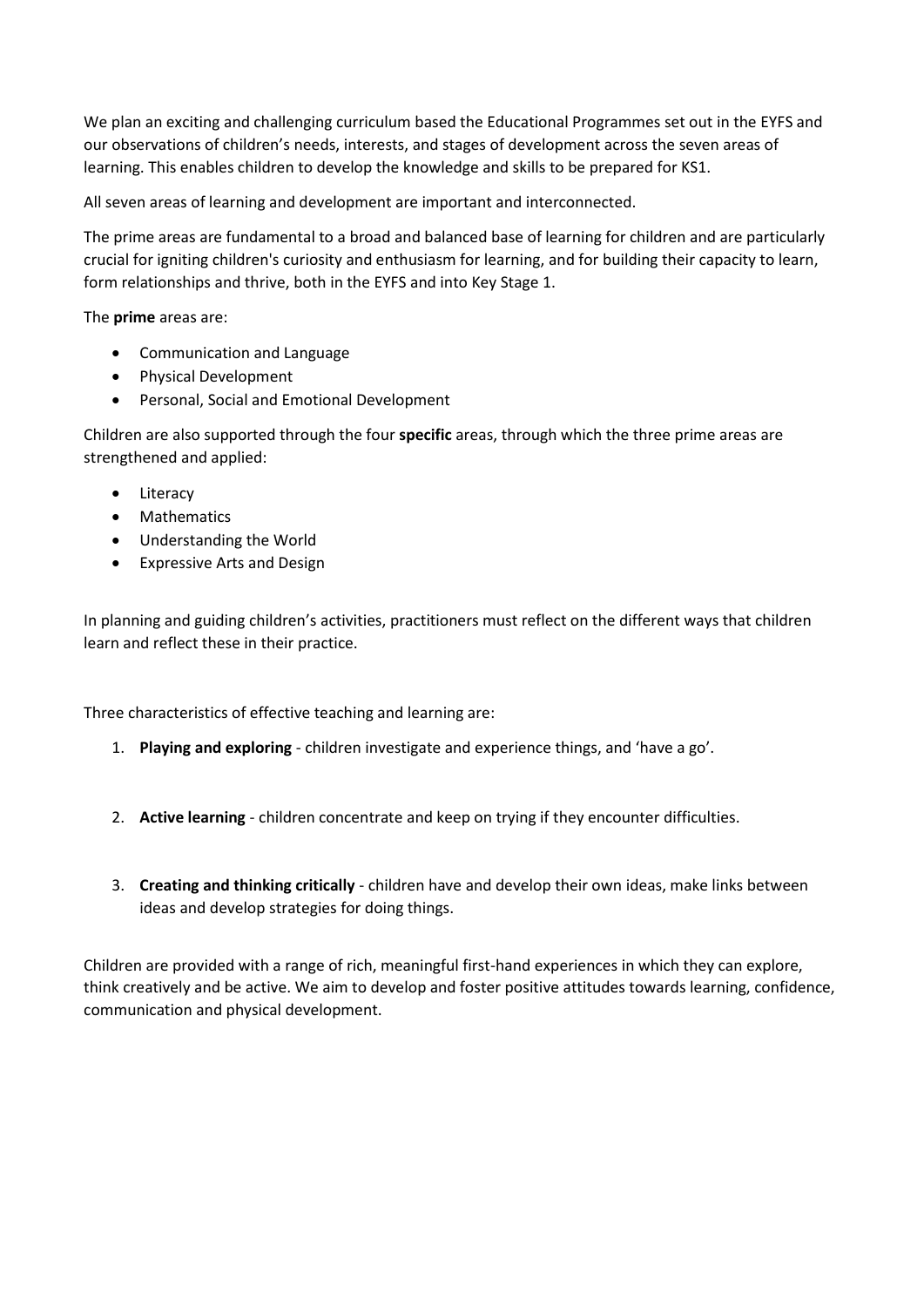#### **Planning in the EYFS.**

We believe that excellent teaching and learning is achieved through providing children with a blend of child initiated learning opportunities, adult led opportunities, high quality modelling, carefully planned questioning and an environment which promotes curiosity and exploration, providing first hand experiences.

Continuous Provision: our children have access to high quality, play based learning opportunities throughout the day. Indoor and outdoor activities are planned to consolidate learning and address where there are gaps in children's learning, impact vocabulary and provide a focus on developing critical thinking. We work with a 'why this, why now?' ethos ensuring that all activities and all areas of the environment have a clear purpose and enhance a specific skill set or area of learning.

Our long term planning is revised annually to ensure that we cover the knowledge and skills needed to make our children 'Year 1' ready by having a solid foundation necessary to make the successful transition into Key Stage 1. The learning opportunities change each year depending on the interests of the children in a specific cohort and the gaps in learning that need to be addressed.

We create medium term plans based on a series of themes, each of which offers experiences in all seven areas of learning.

We always remain flexible to allow for unplanned circumstances and children's responses. Our planning is continually evaluated by all staff to ensure that children's individual 'Next Steps in Learning' and personalised learning needs are met.

Children will engage in whole group and small group activities alongside their independent learning. There are also allocated times for whole class daily 'carpet learning sessions'.

#### **Observations and assessment.**

We believe that to ensure that each child achieves their potential it is essential that teachers constantly assess the needs of the individual child. This is achieved through observing each child during child led and adult led activities to assess if a child is able to apply the knowledge and skills they have learnt. We collect evidence in individual learning journals, through formal tracking and through communication with parents.

When children enter Reception, we make a baseline assessment in the Prime areas, Literacy and Mathematics to establish if a child is on track to achieve their Early Learning Goal in each area at the end of the year. A child will be assessed as 'off track' if they are showing gaps in their learning.

As part of our daily practice, we observe and assess children's development and learning to inform our future plans. We record our observations in a variety of ways and everyone in class is encouraged to contribute.

Observations of children's achievements are collated in their own personal Learning Journal. Parents are given the opportunity to share their child's achievements from home.

These ongoing observations are used to inform the end of year EYFS Profile. The children's progress is reviewed continually, both informally and formally. Throughout their time in Reception, parents/carers are welcomed in to share their children's learning; both informally through our 'open door' policy and more formally during parent/teacher consultations.

We believe that it is the teacher's responsibility to carefully monitor children's progress and if a child is not making expected progress in a certain area, it will be identified and acted upon in order to enable each child to succeed. At Henbury View First School we use 'Progress reports' to monitor each child who is 'off track' and these form the bases of biweekly meetings with SLT and teachers.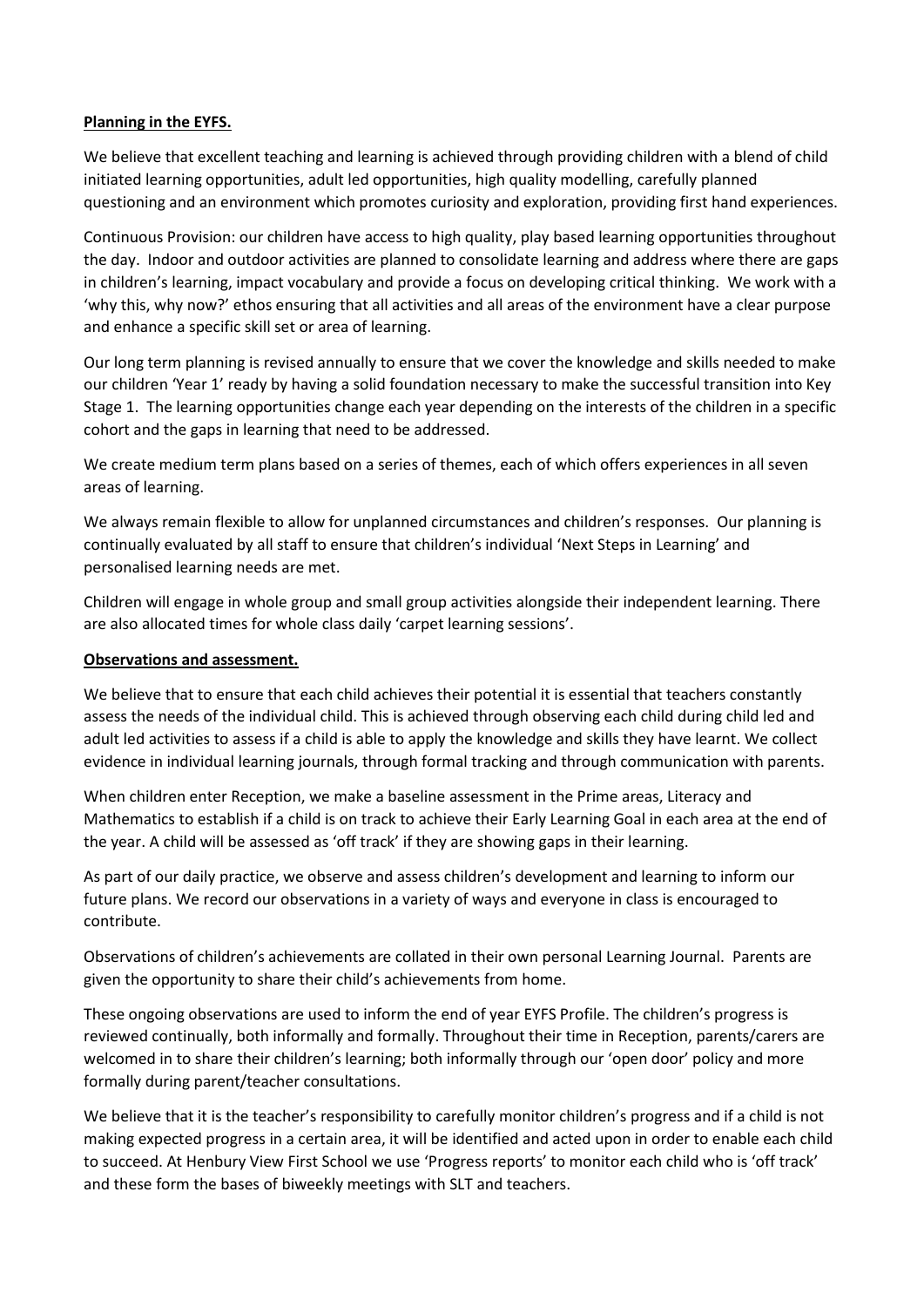## **Supporting 'off track' children.**

Our skilled staff will plan in modelling activities during continuous provision, use high quality questioning, plan daily interventions for specific children, use assessment tools to identify specific needs and reach out to outside agencies for support in order to ensure good progress is made for all pupils.

Parents will be informed of children's progress regularly throughout the year and receive a formal report at the end of the year indicating if their childs' achievement.

# **Reception Baseline Assessment (RBA)**

The Reception Baseline Assessment (RBA) is a short assessment, taken in the first six weeks in which a child starts reception. It assesses children in early mathematics, literacy, communication and language. The purpose of the RBA is to form the starting point for cohort-level school progress measures. This data will be compared to key stage 2 outcomes 7 years later to form the overall progress measure for a school. The data collected and produced from the assessment is stored in the National Pupil Database (NPD), including numerical scores. It is not shared with external bodies, including schools, teachers, pupils or parents/carers.

## **EYFS Profile.**

In the final term of the Reception year (no later than 30<sup>th</sup> June), the EYFS profile is completed for each child. This provides parents and carers, practitioners and teachers with a well-rounded summary of every child's development and learning achievements and readiness for Year 1, it also includes whether they have reached a 'Good Level of Development' (GLD). Children are assessed against the Early Learning Goals (ELG) by the class teacher - who uses practitioners' knowledge and professional judgement of the children to make a 'best fit' judgement.

The children are assessed as achieving a 1 or 2 against each area of the EYFS curriculum:

- $\bullet$  1 = Emerging ELG not yet meeting the expected levels
- 2 = Expected ELG meeting the expected levels of development

Year 1 teachers must be given a copy of the Profile report, enabling a dialogue between Reception and Year 1 which will assist in the planning of learning in the next academic year.

This profile data is the statutory data that is sent to the Local Authority and used to help school benchmark and identify improvements. This data is also collected by HET.

## **Inclusion**

We value all our children as individuals, irrespective of their ethnicity, culture, religion, home language, background, ability or gender. We plan a curriculum that meet the needs of the individual child and support them at their own pace so that most of our children achieve the Early Learning Goals.

We strongly believe that early identification of children with additional needs is crucial in enabling us to give the child the support that they need. In doing so, we work closely with parents and outside agencies.

## **Safety including safeguarding and welfare requirements.**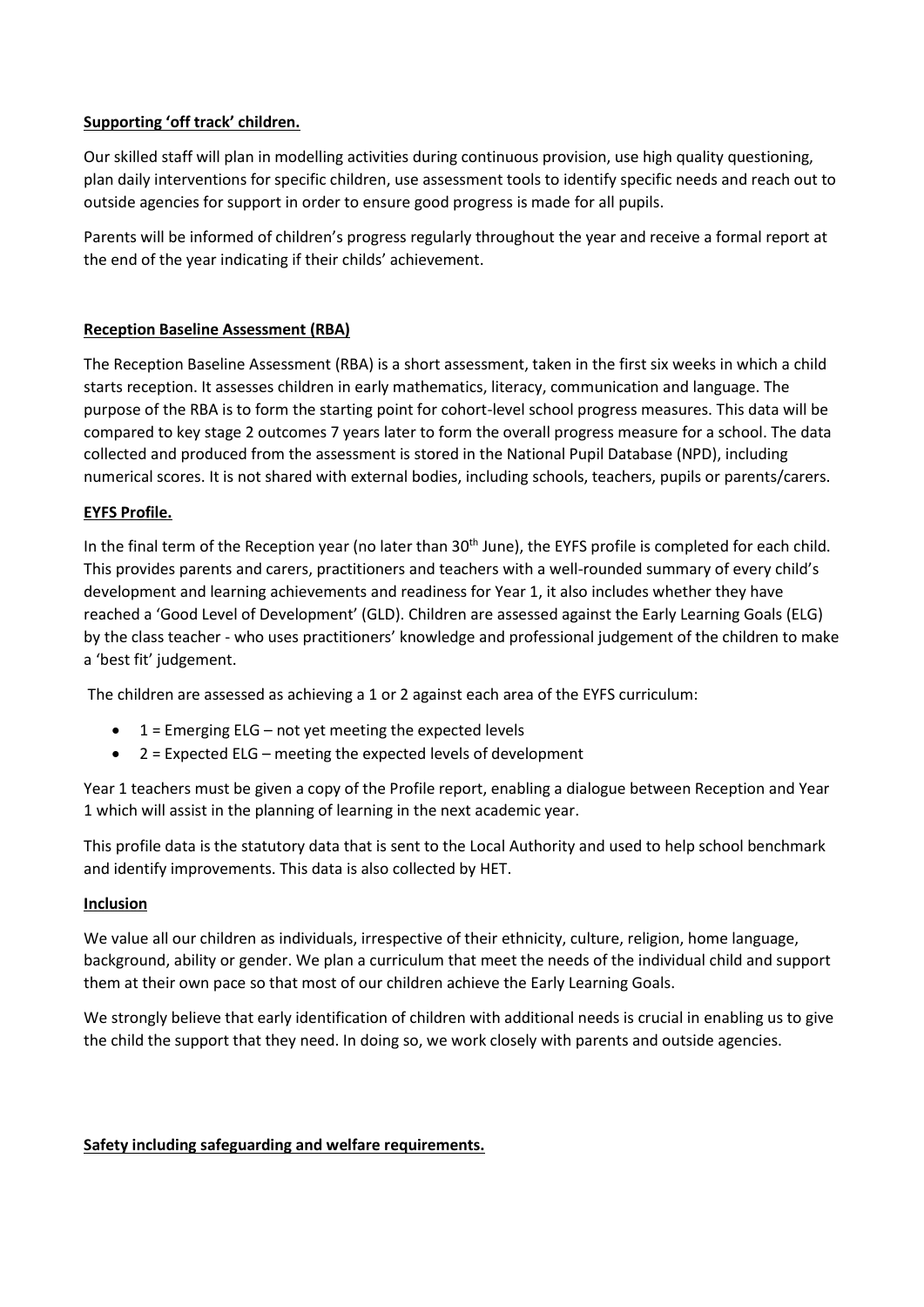The safety and welfare of our children is paramount at Henbury View First School. We have robust policies and procedures in place to ensure their safety.

In Reception we provide a safe and secure environment and provide a curriculum which teaches children how to take risks, follow rules and stay safe. We comply with the welfare requirements set out in the Statutory Framework for Early Years Foundation Stage and understand that we must:

- Promote the welfare of all children;
- Promote good health;
- Manage behaviour effectively and appropriately;
- Ensure all adults working with children are suitable to do so;
- Ensure that the environment is safe and all equipment and furniture is fit for purpose;
- Ensure all children have a challenging and enjoyable learning experience.

We promote the good health of the children in our care in numerous ways, including the provision of nutritious fruit snacks, access to water throughout the day, allocating significant time for physical development and following set procedures when children become ill or have an accident.

Staff and visitors are prohibited from using their mobile phones in our classrooms, only the class iPads are used to photograph children (for TEAMS and assessment purposes) and children must be appropriately dressed in photographs.

Henbury View First School has robust systems in place to ensure that all practitioners who have regular contact with children are suitable for their role.

The EYFS staff hold the Paediatric First aid qualification, which is a statutory requirement of the EYFS.

The Child Protection Policy is in place to ensure the safety of all stakeholders at Henbury View First School. Backing up this policy is a dedicated safeguarding team which includes four Designated Safeguarding Leads, Sally Wall, Dan Saunders, Paul Guppy and Sharon Saunders. Staff have access to the 'CPOMS' safeguarding system to log any concerns regarding any aspects of safeguarding and behaviour. All staff are vigilant in reporting concerns.

## **Ratios**

The School will ensure that staff levels within the Early Years setting comply with statutory guidance and can meet the needs of the children, provide suitable levels of supervision and keep them safe. Children will be kept within sight and hearing at all times. The EYFS Leader will oversee all EYFS Provision.

- Class sizes will be limited to 30 pupils.
- Classes will be led by a qualified teacher, supported by suitably qualified support staff.

# **The role of parents/carers**

We recognise the central importance of parents/carers as children's first educators. We believe they have a significant role to play in the lifelong education of their child. We strive to create and maintain partnerships with parents/carers as we recognise that together, we can have a significant impact on a child's learning. We welcome and actively encourage parents to participate confidently in their child's education and care in numerous ways.

• Holding information evenings before the children start school;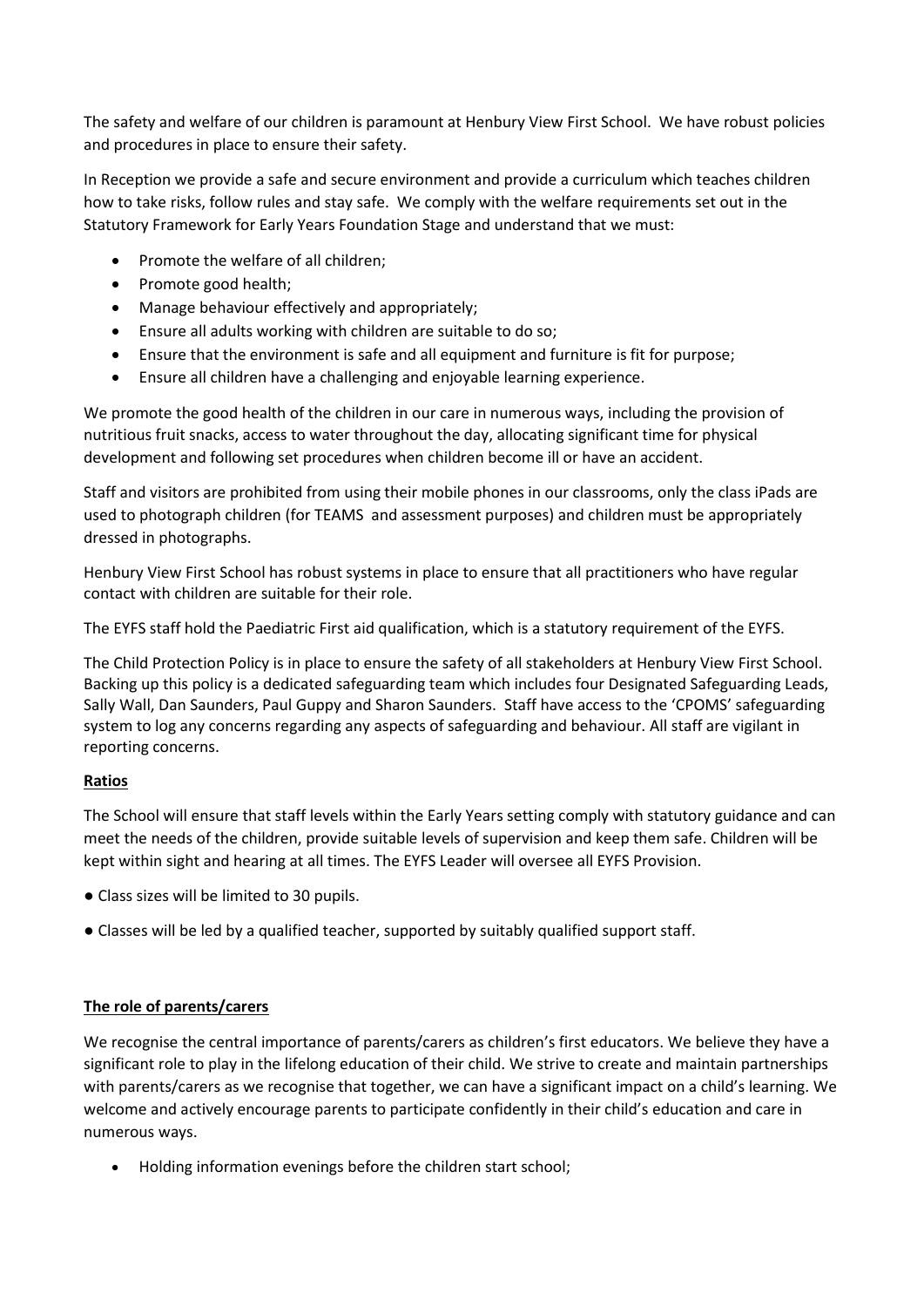- Talking to them about their child's interests and needs during our introductory sessions in school and at our meet the teacher appointments
- Being welcoming and approachable and having an open-door approach for parents to voice concerns/ask questions;
- Inviting them to a parent consultation in the Autumn and Spring Terms to discuss how their child has settled and share progress and next steps for learning;
- Invite parents to 'parent share' assemblies where the children have an opportunity to present their learning to parents and share their learning journals with their own parents.
- Valuing parents' contributions to learning journeys;
- Encouraging parents to read with their child at home and make comments in their reading record books;
- Providing curriculum planning overviews for each topic, each term, highlighting how they can support their child at home;
- Inviting parents into school for 'parent phonics' sessions to demonstrate how we teach phonics and help them support their child;
- Welcoming parents as volunteers into our school;
- Providing parents with an end of year summary report detailing achievements and their child's EYFS profile;
- We also draw on our links with the community to enrich children's experiences by taking them on outings and inviting members of the community into our setting to talk about their lives, work and experiences.

# **Transitions.**

Transitions are carefully planned for and significant time is given to ensure continuity of learning and care. At times of transition, we acknowledge the child's needs and establish effective partnerships with those involved with the child and other settings. Children attend a number of introductory sessions with their parents/carers into Class to develop familiarity with the settings and practitioners. Our Reception staff also liaise with preschools and local nurseries, to familiarise themselves with the children.

Parents/carers are encouraged to take up the offer of a visit during the first few days in September. This is a valuable time to talk 1:1 with them and answer any concerns/queries they may have.

When you are allocated a place at Henbury View First School we will begin a series of induction processes that provide you and your child with a smooth and informative transition into our school.

Below details an overview of the transitional processes we provide for Reception children:

| Autumn Term | Open days for families considering applying for a place                                                                                                                                        |
|-------------|------------------------------------------------------------------------------------------------------------------------------------------------------------------------------------------------|
| April/May   | Once your child's place has been accepted we write to you with a range of<br>dates for you and your child to come and visit the school                                                         |
| June        | Parent Welcome induction evening: insight into life in our Reception,<br>meet the class teacher, parent pack given with forms needed to be<br>completed (medical, contacts, health, allergies) |
| June        | New pupils are invited into school for Teddy Bears Picnic with parents and<br>a second session in the classroom.                                                                               |
| June        | EYFS teacher contacts pre-schools who will be joining our school to gather<br>important information about your child.                                                                          |